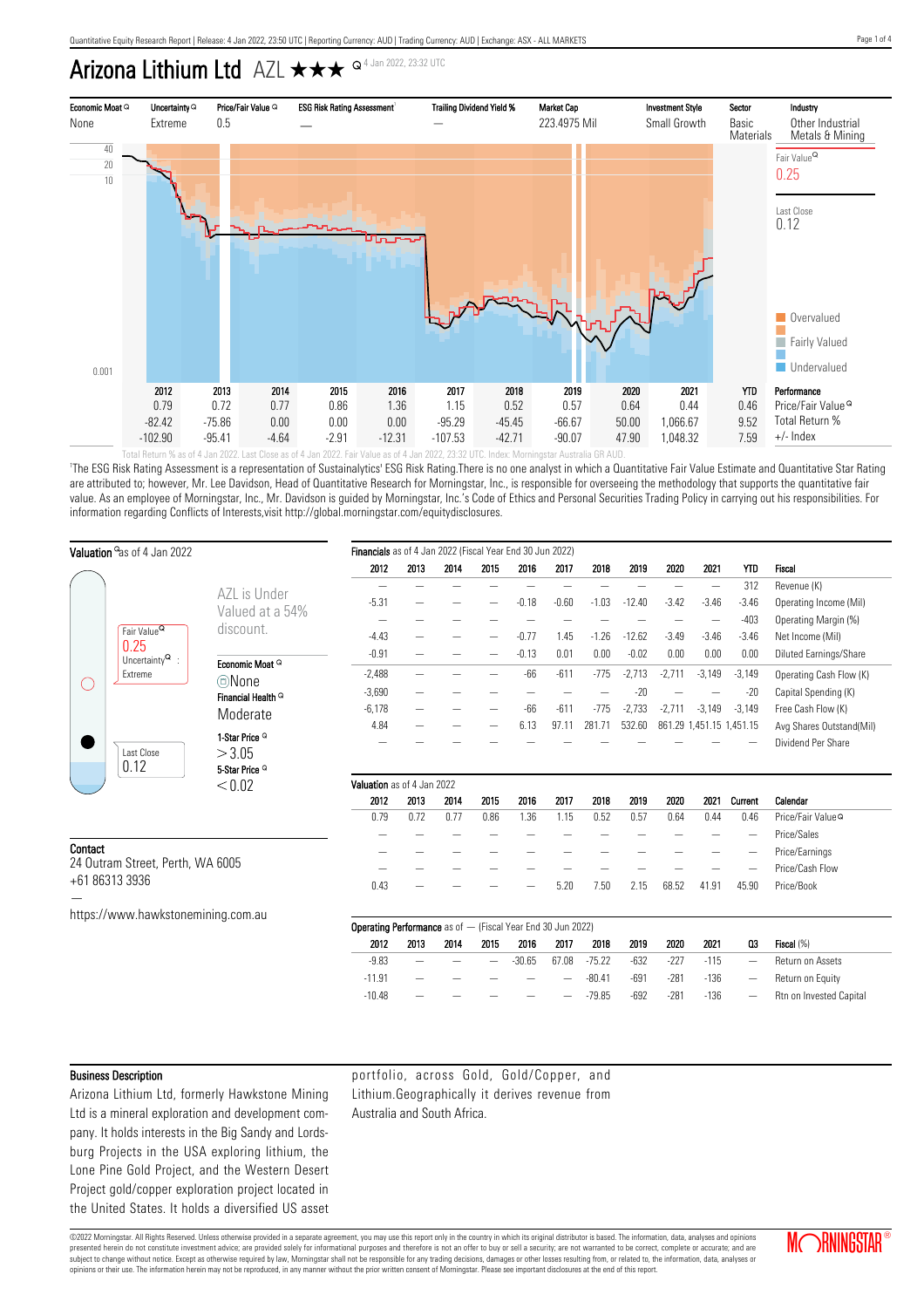## Quantitative Equity Reports Overview

The quantitative report on equities consists of data, statistics and quantitative equity ratings on equity securities. Morningstar, Inc.'s quantitative equity ratings are forward looking and are generated by a statistical model that is based on Morningstar Inc.'s analyst-driven equity ratings and quantitative statistics. Given the nature of the quantitative report and the quantitative ratings, there is no one analyst in which a given report is attributed to; however, Mr. Lee Davidson, Head of Quantitative Research for Morningstar, Inc., is responsible for overseeing the methodology that supports the quantitative equity ratings used in this report. As an employee of Morningstar, Inc., Mr. Davidson is guided by Morningstar, Inc.'s Code of Ethics and Personal Securities Trading Policy in carrying out his responsibilities.

### Quantitative Equity Ratings

Morningstar's quantitative equity ratings consist of: (i) Quantitative Fair Value Estimate, (ii) Quantitative Star Rating, (iii) Quantitative Uncertainty, (iv) Quantitative Economic Moat, and (v) Quantitative Financial Health (collectively the "Quantitative Ratings).

The Quantitative Ratings are calculated daily and derived from the analystdriven ratings of a company's peers as determined by statistical algorithms. Morningstar, Inc. ("Morningstar", "we", "our") calculates Quantitative Ratings for companies whether or not it already provides analyst ratings and qualitative coverage. In some cases, the Quantitative Ratings may differ from the analyst ratings because a company's analyst-driven ratings can significantly differ from other companies in its peer group.

i. **Quantitative Fair Value Estimate:** Intended to represent Morningstar's estimate of the per share dollar amount that a company's equity is worth today. Morningstar calculates the Quantitative Fair Value Estimate using a statistical model derived from the Fair Value Estimate Morningstar's equity analysts assign to companies. Please go to http://global.morningstar.com/ equitydisclosures for information about Fair Value Estimate Morningstar's equity analysts assign to companies.

ii. **Quantitative Economic Moat:** Intended to describe the strength of a firm's competitive position. It is calculated using an algorithm designed to predict the Economic Moat rating a Morningstar analyst would assign to the stock. The rating is expressed as Narrow, Wide, or None.

**Narrow** – assigned when the probability of a stock receiving a "Wide Moat" rating by an analyst is greater than 70% but less than 99%.

Wide – assigned when the probability of a stock receiving a "Wide Moat" rating by an analyst is greater than 99%.

None – assigned when the probability of an analyst receiving a "Wide Moat" rating by an analyst is less than 70%.

iii. **Quantitative Star Rating:** Intended to be the summary rating based on the combination of our Quantitative Fair Value Estimate, current market price, Quantitative Uncertainty Rating, and momentum. The rating is expressed as One-Star, Two-Star, Three-Star, Four-Star, and Five-Star.

**One-Star** – the stock is overvalued with a reasonable margin of safety. Log (Quant FVE/Price) < -1\*Quantitative Uncertainty

Micro-Caps: Log (Quant FVE/Price) < -1.5\*Quantitative Uncertainty

Two-Star - the stock is somewhat overvalued.

Log (Quant FVE/Price) between (-1\*Quantitative Uncertainty, -0.5\*Quantitative Uncertainty)

Micro-Caps: Log (Quant FVE/Price) between (-1.5\*Quantitative Uncertainty, - 0.75\*Quantitative Uncertainty)

**Three-Star**  $-$  the stock is approximately fairly valued.

Log (Quant FVE/Price) between (-0.5\*Quantitative Uncertainty, 0.5\*Quantitative Uncertainty)

Micro-Caps: Log (Quant FVE/Price) between (-0.75\*Quantitative Uncertainty, 0.75\*Quantitative Uncertainty)

Four-Star – the stock is somewhat undervalued.

Log (Quant FVE/Price) between (0.5\*Quantitative Uncertainty, 1\*Quantitative

Uncertainty)

Micro-Caps: Log (Quant FVE/Price) between (0.75\*Quantitative Uncertainty, 1.5\*Quantitative Uncertainty)

Five-Star  $-$  the stock is undervalued with a reasonable margin of safety. Log (Quant FVE/Price) > 1\*Quantitative Uncertainty Micro-Caps: Log (Quant FVE/Price) > 1.5\*Quantitative Uncertainty

After the initial calculation for the star rating, there is a final filtering step based on the momentum of the company. We rank the companies based on their 12-1 month momentum, then restrict those below the 30th percentile to a maximum of 3 stars.

iv. **Quantitative Uncertainty:** Intended to represent Morningstar's level of uncertainty about the accuracy of the Quantitative Fair Value Estimate. Generally, the lower the Quantitative Uncertainty, the narrower the potential range of outcomes for that particular company. The rating is expressed as Low, Medium, High, Very High, and Extreme.

**Low** – the interguartile range for possible fair values is less than  $10\%$ 

**Medium** – the interquartile range for possible fair values is less than  $15\%$ but greater than 10%

High – the interquartile range for possible fair values is less than 35% but greater than 15%

Very High – the interquartile range for possible fair values is less than 80% but greater than 35%

**Extreme** – the interquartile range for possible fair values is greater than 80%

v. Quantitative Financial Health: Intended to reflect the probability that a firm will face financial distress in the near future. The calculation uses a predictive model designed to anticipate when a company may default on its financial obligations. The rating is expressed as Weak, Moderate, and Strong.

**Weak**  $-$  assigned when Quantitative Financial Health  $< 0.2$ 

Moderate – assigned when Quantitative Financial Health is between 0.2 and 0.7

**Strong** – assigned when Quantitative Financial Health  $> 0.7$ 

#### Other Definitions

i. Last Close  $-$  Price of the stock as of the close of the market of the last trading day before date of the report.

ii. **Quantitative Valuation**– Using the below terms, intended to denote the relationship between the security's Last Price and Morningstar's quantitative fair value estimate for that security.

Undervalued – Last Price is below Morningstar's quantitative fair value estimate.

Farily Valued – Last Price is in line with Morningstar's quantitative fair value estimate.

Overvalued – Last Price is above Morningstar's quantitative fair value estimate.

This Report has not been made available to the issuer of the security prior to publication.

### Risk Warning

Please note that investments in securities are subject to market and other risks and there is no assurance or guarantee that the intended investment objectives will be achieved. Past performance of a security may or may not be sustained in future and is no indication of future performance. A security investment return and an investor's principal value will fluctuate so that, when redeemed, an investor's shares may be worth more or less than their original cost. A security's current investment performance may be lower or higher than the investment performance noted within the report.

The quantitative equity ratings are not statements of fact. Morningstar does not guarantee the completeness or accuracy of the assumptions or models used in determining the quantitative equity ratings. In addition, there is the risk that the price target will not be met due to such things as unforeseen changes in demand for the company's products, changes in management, technology, economic development, interest rate development, operating and/or material costs, competitive pressure, supervisory law, exchange rate, and tax rate. For

©2022 Morningstar. All Rights Reserved. Unless otherwise provided in a separate agreement, you may use this report only in the country in which its original distributor is based. The information, data, analyses and opinions presented herein do not constitute investment advice; are provided solely for informational purposes and therefore is not an offer to buy or sell a security; are not warranted to be correct, complete or accurate; and are subject to change without notice. Except as otherwise required by law, Morningstar shall not be responsible for any trading decisions, damages or other losses resulting from, or related to, the information, data, analyses or opinions or their use. The information herein may not be reproduced, in any manner without the prior written consent of Morningstar. Please see important disclosures at the end of this report.

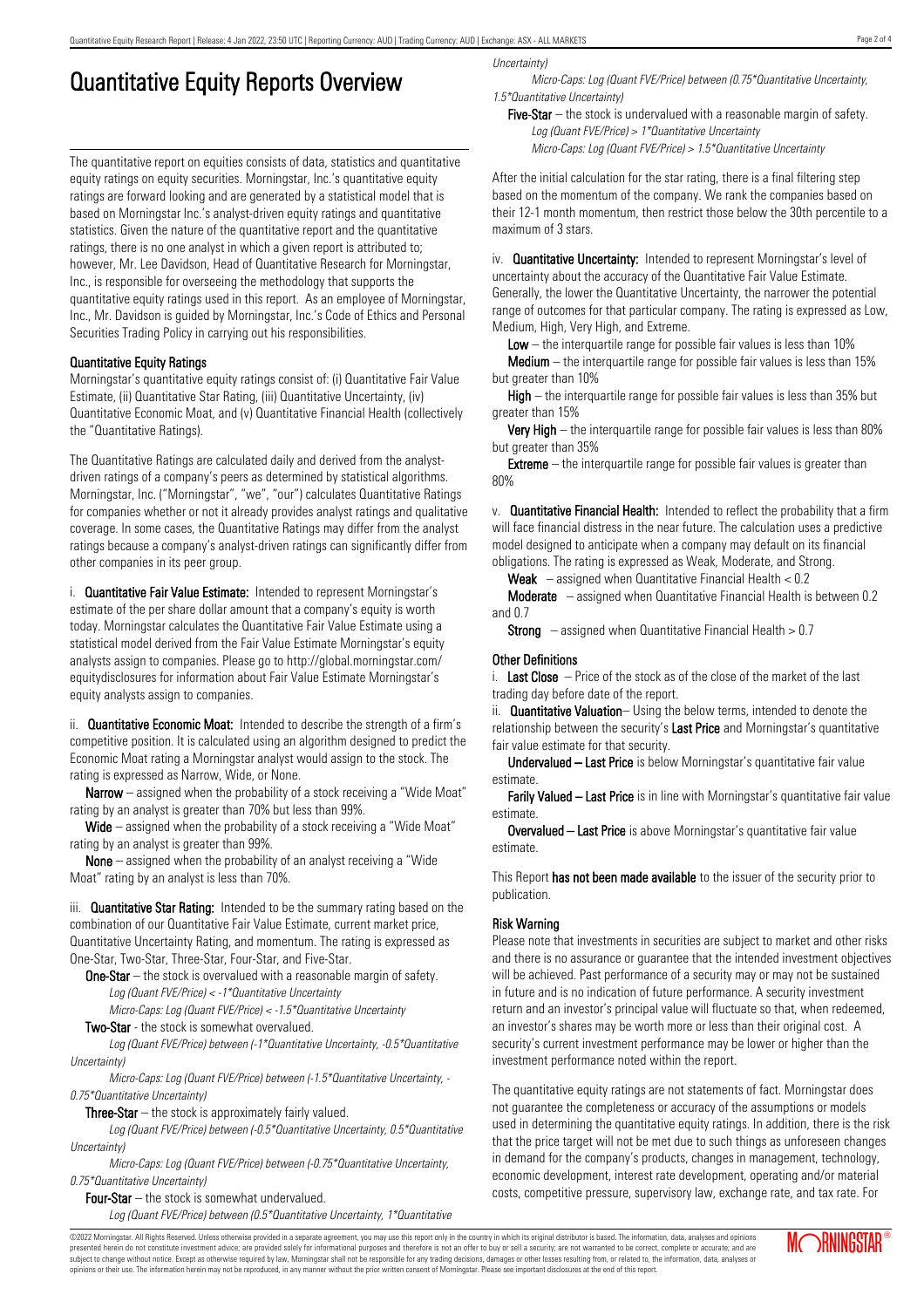investments in foreign markets there are further risks, generally based on exchange rate changes or changes in political and social conditions. A change in the fundamental factors underlying the quantitative equity ratings can mean that the valuation is subsequently no longer accurate.

For more information about Morningstar's quantitative methodology, please visit www.corporate.morningstar.com.

## General Disclosure

The Quantitative Equity Report ("Report") is derived from data, statistics and information within Morningstar, Inc.'s database as of the date of the Report and is subject to change without notice. The Report is for informational purposes only, intended for financial professionals and/or sophisticated investors ("Users") and should not be the sole piece of information used by such Users or their clients in making an investment decision. While Morningstar has obtained data, statistics and information from sources it believes to be reliable, Morningstar does not perform an audit or seeks independent verification of any of the data, statistics, and information it receives.

The quantitative equity ratings noted in the Report are provided in good faith, are as of the date of the Report and are subject to change. The quantitative equity ratings are not a market call, and do not replace the User or User's clients from conducting their own due-diligence on the security. The quantitative equity rating is not a suitability assessment; such assessments take into account many factors including a person's investment objective, personal and financial situation, and risk tolerance all of which are factors the quantitative equity rating statistical model does not and did not consider.

Prices noted with the Report are the closing prices on the last stock-market trading day before the publication date stated, unless another point in time is explicitly stated.

Unless otherwise provided in a separate agreement, recipients accessing this report may only use it in the country in which the Morningstar distributor is based. Unless stated otherwise, the original distributor of the report is Morningstar Inc., a U.S.A. domiciled financial institution.

This report was created with no regard to investment objectives, financial situation or particular needs of any specific User or User's clients. Therefore, investments discussed and recommendations made herein may not be suitable for all investors: recipients of this report must exercise their own independent judgment as to the suitability of such investments and recommendations in the light of their own investment objectives, experience, taxation status and financial position.

The information, data and statistics presented herein are not warranted to be accurate, correct, complete or timely. Unless otherwise provided in a separate agreement, Morningstar makes no representation that the report contents meet all of the presentation and/or disclosure standards applicable in the jurisdiction the recipient is located.

Except as otherwise required by law or provided for in a separate agreement, Morningstar and its officers, directors and employees shall not be responsible or liable for any trading decisions, damages or other losses resulting from, or related to, the information, data, analyses or opinions within the report. Morningstar encourages recipients of this report to read all relevant issue documents (e.g., prospectus) pertaining to the security concerned, including without limitation, information relevant to its investment objectives, risks, and costs before making an investment decision and when deemed necessary, to seek the advice of a legal, tax, and/or accounting professional.

The Report and its contents are not directed to, or intended for distribution to or use by, any person or entity who is a citizen or resident of or located in any locality, state, country or other jurisdiction where such distribution, publication, availability or use would be contrary to law or regulation or which would

subject Morningstar or its affiliates to any registration or licensing requirements in such jurisdiction.

Where this report is made available in a language other than English and in the case of inconsistencies between the English and translated versions of the report, the English version will control and supersede any ambiguities associated with any part or section of a report that has been issued in a foreign language. Neither the analyst, Morningstar, or Morningstar affiliates guarantee the accuracy of the translations.

This report may be distributed in certain localities, countries and/or jurisdictions ("Territories") by independent third parties or independent intermediaries and/or distributors ("Distributors"). Such Distributors are not acting as agents or representatives of the analyst or Morningstar. In Territories where a Distributor distributes our report, the Distributor, and not the analyst or Morningstar, is solely responsible for complying with all applicable regulations, laws, rules, circulars, codes and guidelines established by local and/or regional regulatory bodies, including laws in connection with the distribution third-party research reports.

#### Conflicts of Interest:

Morningstar, Inc. may hold a long position in the security subject of this investment research report that exceeds 0.5% of the total issued share capital of the security. To determine if such is the case, please click http:// msi.morningstar.com and http://mdi.morningstar.com.

The Head of Quantitative Research compensation is derived from Morningstar's overall earnings and consists of salary, bonus and restricted stock units of Morningstar, Inc.

Morningstar does not receive commissions for providing research and does not charge companies to be rated.

Morningstar is not a market maker or a liquidity provider of the security noted within this report.

Morningstar has not been a lead manager or co-lead manager over the previous 12-months of any publicly disclosed offer of financial instruments of the issuer.

Morningstar affiliates (i.e., its investment management group) have arrangements with financial institutions to provide portfolio management/ investment advice some of which an analyst may issue investment research reports on. However, the Head of Quantitative Research does not have authority over Morningstar's investment management group's business arrangements nor allow employees from the investment management group to participate or influence the analysis or opinion prepared by them.

Morningstar, Inc. is a publically traded company (Ticker Symbol: MORN) and thus a financial institution the security of which is the subject of this report may own more than 5% of Morningstar, Inc.'s total outstanding shares. Please access Morningstar, Inc.'s proxy statement, "Security Ownership of Certain Beneficial Owners and Management" section http://

investorrelations.morningstar.com/sec.cfm?doctype=Proxy&year=&x=12&y=10

Morningstar may provide the product issuer or its related entities with services or products for a fee and on an arms' length basis including software products and licenses, research and consulting services, data services, licenses to republish our ratings and research in their promotional material, event sponsorship and website advertising.

Further information on Morningstar's conflict of interest policies is available from http://global.morningstar.com/equitydisclosures. Also, please note analysts are subject to the CFA Institute's Code of Ethics and Standards of Professional Conduct.

Morningstar's quantitative ratings are available for more than 28,000 companies in 86 countries that trade on 64 exchanges. If you wish to obtain further information regarding Morningstar's quantitative equity reports please contact your local Morningstar office.

©2022 Morningstar. All Rights Reserved. Unless otherwise provided in a separate agreement, you may use this report only in the country in which its original distributor is based. The information, data, analyses and opinions presented herein do not constitute investment advice; are provided solely for informational purposes and therefore is not an offer to buy or sell a security; are not warranted to be correct, complete or accurate; and are subject to change without notice. Except as otherwise required by law, Morningstar shall not be responsible for any trading decisions, damages or other losses resulting from, or related to, the information, data, analyses or opinions or their use. The information herein may not be reproduced, in any manner without the prior written consent of Morningstar. Please see important disclosures at the end of this report.